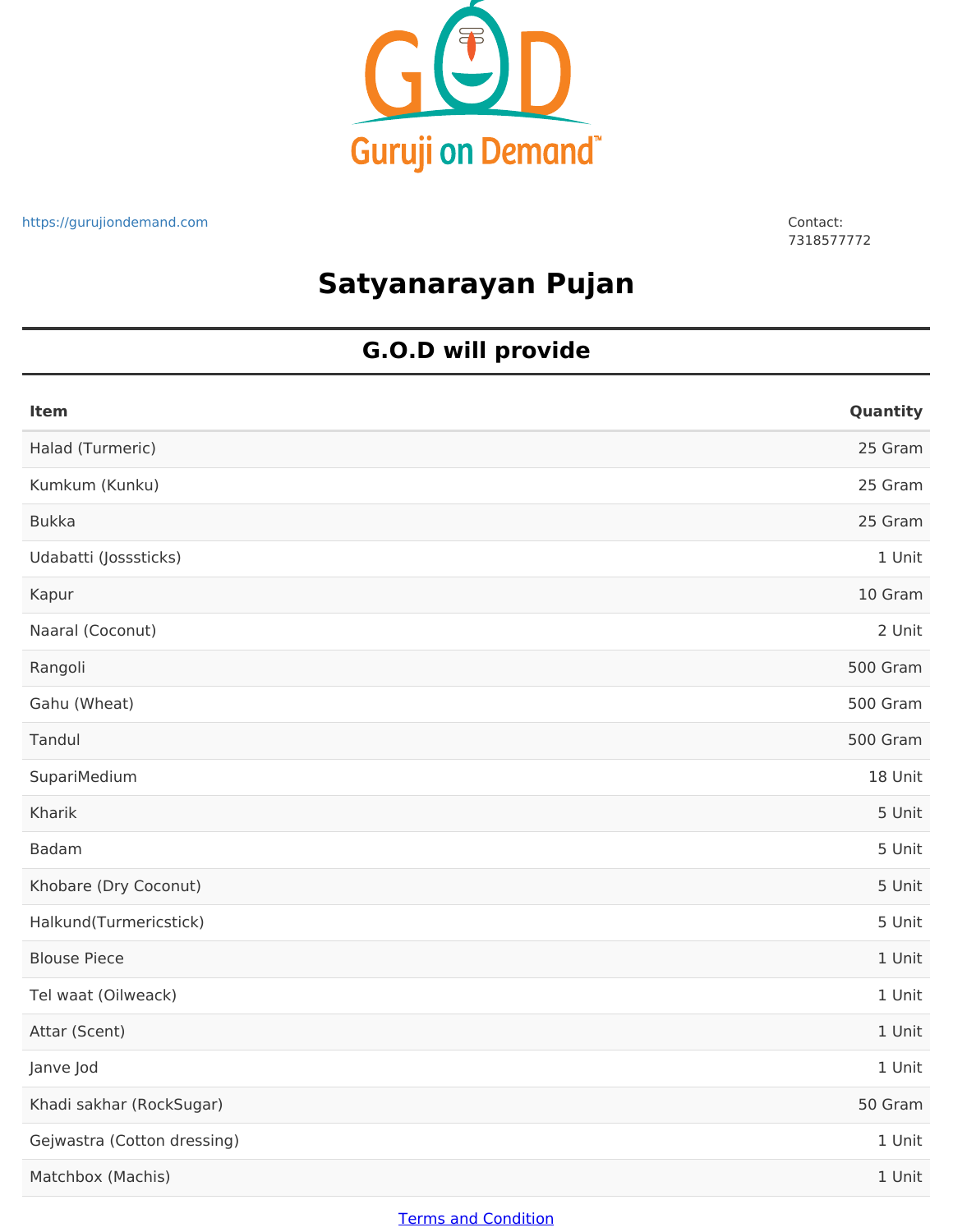

## Madh (Honey) 1 Unit Dora Gundi (ThreadBall) 1 Unit Asthgandh (SaffronPowder) 25 Gram Sutte paise (Changecoins) 6 Unit **Item Quantity** https://gurujiondemand.com Contact: 7318577772

### **Customer will arrange**

| Item                                               | Quantity    |
|----------------------------------------------------|-------------|
| Vidyachi Paan (Khuchi pane)                        | 25 PCS      |
| Ambyachi Dahale (Mango leaves)                     | 2 PCS       |
| Chourang (Puja Table)                              | 1 PCS       |
| Paat                                               | 2 PCS       |
| Baskar (Small mat)                                 | 1 PCS       |
| Tambyacha Tambya (Lotaa)                           | 2 PCS       |
| Tamhan                                             | 2 PCS       |
| Pali - Bhande                                      | 1 PCS       |
| Fule(Flower)                                       | 500 Gram    |
| Bel, Tulsi, Durva                                  | Apprx. Unit |
| Phulache har (Flower Neckless)- Medium             | 1 PCS       |
| Panchamrut (Mixture - Dudh, Dhahi, Sakhar, madh, T | Apprx. Unit |
| Prasad (Ravyacha)                                  | Apprx. Unit |
| Taat (Dish)                                        | 2 PCS       |
| Vati (Bowl)                                        | 6 PCS       |
| Samai (Light lamp)                                 | 1 PCS       |

#### Terms and Condition